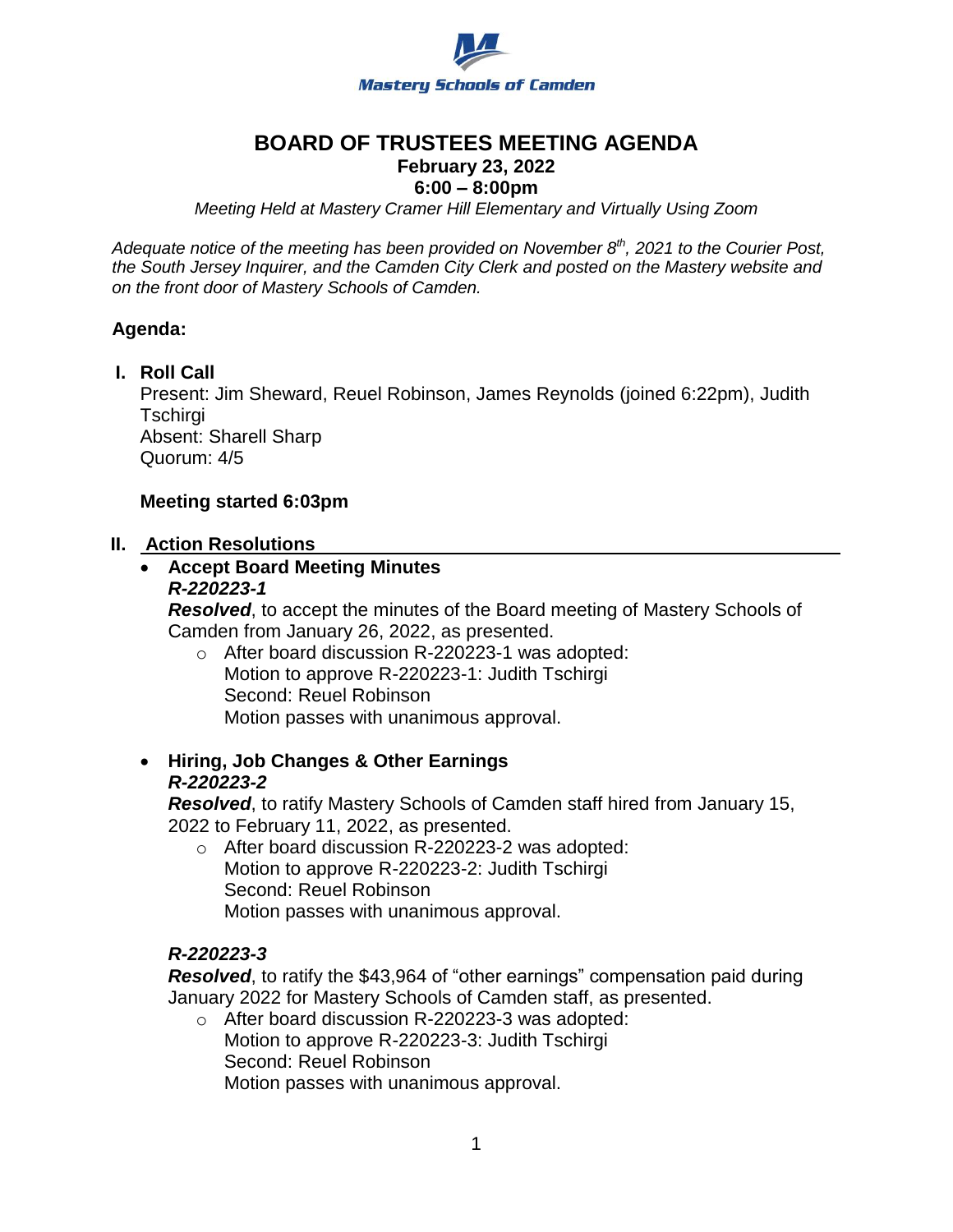

## **III. Finance (Yonca Agatan)**

### *R-220223-4*

*Resolved*, that the Mastery Schools of Camden Board of Trustees ratifies the payroll in the amount of \$1,127,893, including \$35,177 in retention incentives, for January 7, 2022 and \$1,145,646, including \$35,364 in retention incentives, for January 21, 2022.

o After board discussion R-220223-4 was adopted: Motion to approve R-220223-4: Judith Tschirgi Second: Reuel Robinson Motion passes with unanimous approval.

#### *R-220223-5*

*Resolved*, to approve payment of \$3,442,497 for operating expenses as detailed in the invoices listing (dated February 23<sup>rd</sup>, 2022).

o After board discussion R-220223-5 was adopted: Motion to approve R-220223-5: Judith Tschirgi Second: Reuel Robinson Motion passes with unanimous approval.

### *R-220223-6*

*Resolved*, to ratify execution of contracts with vendors for services to Mastery Schools of Camden as presented below:

| <b>Contractor / Service Provider</b> | <b>Description of Services</b>    | <b>Term of Contract</b>            | Contract Amount |
|--------------------------------------|-----------------------------------|------------------------------------|-----------------|
| Watchdog Real Estate Project         | Molina Renovation Project Manager | 1/1/2022-9/30/2023   \$9,188/month |                 |
| Management                           |                                   |                                    |                 |

o After board discussion R-220223-6 was adopted: Motion to approve R-220223-6: Judith Tschirgi Second: Reuel Robinson Motion passes with unanimous approval.

### *R-220223-7*

*Resolved***,** to approve the preliminary FY23 Budget for Mastery Schools of Camden as presented.

o After board discussion R-220223-7 was adopted: Motion to approve R-220223-7: Judith Tschirgi Second: Reuel Robinson Motion passes with unanimous approval.

### *R-220223-8*

*Resolved***,** to approve the detailed petty cash listing for the period July 1 – December 31, 2021.

o After board discussion R-220223-8 was adopted: Motion to approve R-220223-8: Judith Tschirgi Second: Reuel Robinson Motion passes with unanimous approval.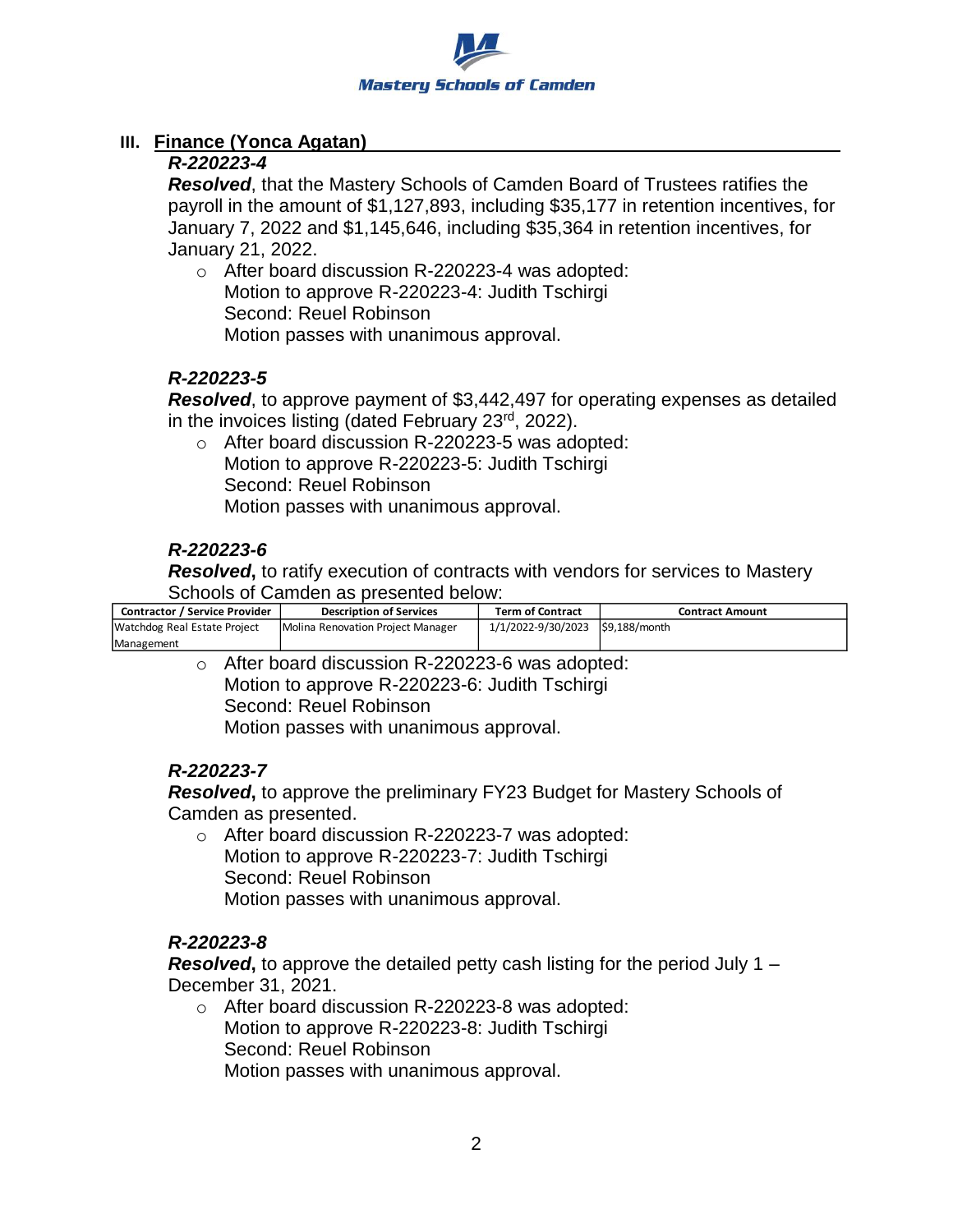

### **IV. Staff Incentives and SY22-23 Salary Scales (Jessica Kirchner)** *R-220223-9*

*Resolved,* to ratify a \$250 incentive for staff who verified receipt of the COVID booster immunization by January 19<sup>th</sup>, 2022.

o After board discussion R-220223-9 was adopted: Motion to approve R-220223-9: Judith Tschirgi Second: Reuel Robinson Motion passes with unanimous approval.

### *R-220223-10*

*Resolved,* that principal incentives including recommitment program, wellness bonus, professional development reimbursements, leader coaching and administrative support be adopted for SY22-23, as presented.

o After board discussion R-220223-10 was adopted: Motion to approve R-220223-10: Judith Tschirgi Second: Reuel Robinson Motion passes with unanimous approval.

### *R-220223-11*

*Resolved,* that the proposed assistant principal retention bonus is approved, as presented.

o After board discussion R-220223-11 was adopted: Motion to approve R-220223-11: Judith Tschirgi Second: Reuel Robinson Motion passes with unanimous approval.

## *R-220223-12*

*Resolved,* that the proposed school-based staff salary scales be adopted for SY22-23.

o After board discussion R-220223-12 was adopted: Motion to approve R-220223-12: Judith Tschirgi Second: Reuel Robinson Motion passes with unanimous approval.

## *R-220223-13*

*Resolved,* to change the End of Year (EOY) pay eligibility policy for all full and part-time employees as follows, effective this school year:

- Employees hired or who change roles on or prior to April 30th are eligible for an increase.
- A 2% cost of living adjustment may be applied for new staff hired within 90 days of April 30<sup>th</sup> or if there is not sufficient performance data.
- Employees hired after April 30th are not eligible for an increase until the following school year.
- o After board discussion R-220223-13 was adopted: Motion to approve R-220223-13: Judith Tschirgi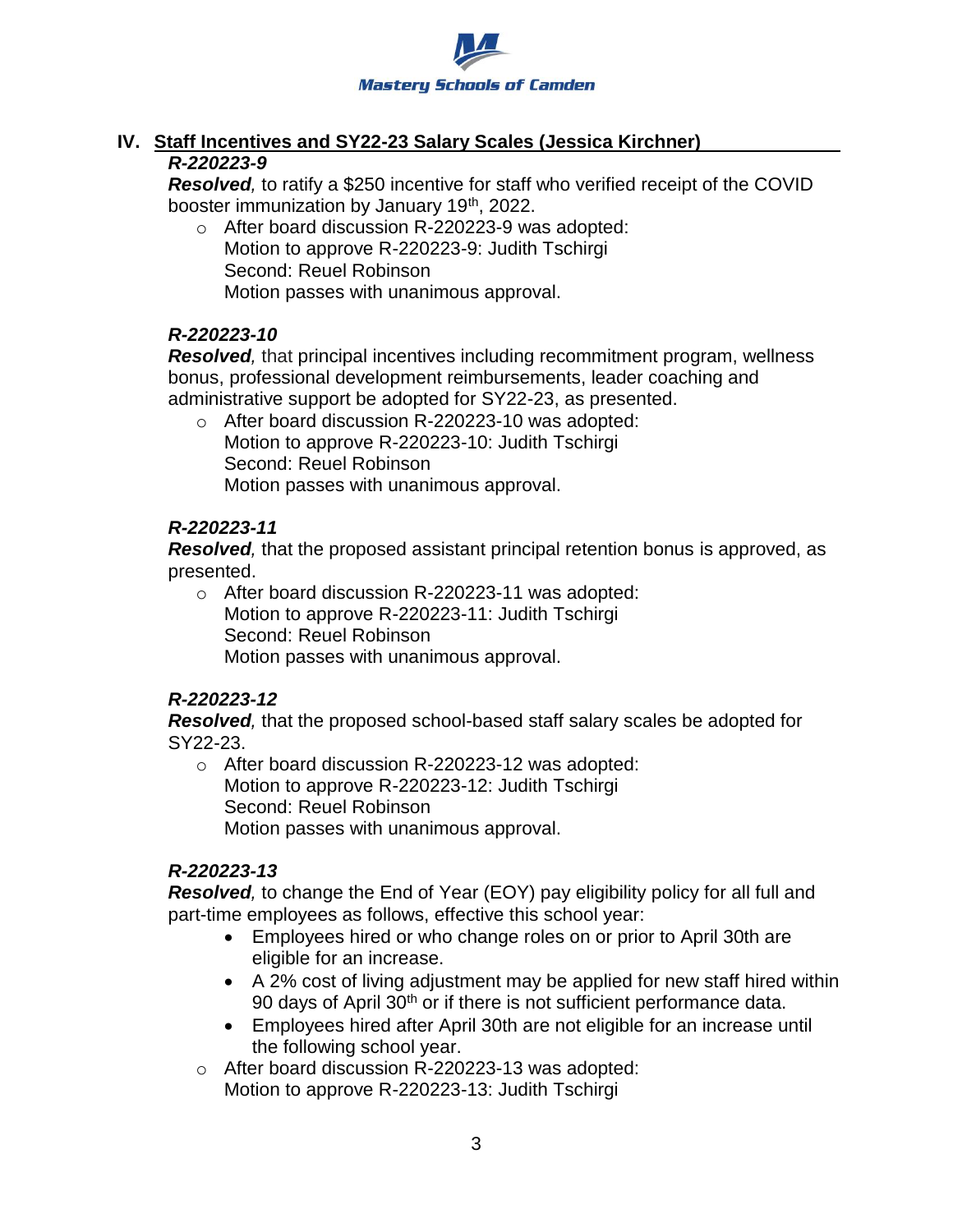

Second: Reuel Robinson Motion passes with unanimous approval.

### **V. CEO Report (Scott Gordon)**

Topics:

- Academic Update (Jeff Pestrak)
- Start Strong Results (Jessica Varevice)

### *R-220223-14*

*Resolved*, to accept the Start Strong assessment results, as presented.

- o After board discussion R-220223-14 was adopted: Motion to approve R-220223-14: Judith Tschirgi Second: Reuel Robinson Motion passes with unanimous approval.
- Curriculum Adoption (Jessica Varevice)

## *R-220223-15*

*Resolved*, to adopt Amplify Science as Mastery's network science curricular program for K-8 beginning in the 2022-2023 school year.

o After board discussion R-220223-15 was adopted: Motion to approve R-220223-15: Judith Tschirgi Second: Reuel Robinson Motion passes with unanimous approval.

## *R-220223-16*

*Resolved*, to adopt Teacher's Curriculum Institute (TCI) as Mastery's network social studies curricular program for K-12 beginning in the 2022- 2023 school year.

- o After board discussion R-220223-16 was adopted: Motion to approve R-220223-16: Judith Tschirgi Second: Reuel Robinson Motion passes with unanimous approval.
- ELL Plan (Jessica Varevice)

## *R-220223-17*

*Resolved*, to approve submission of the English Language Learner Three-Year Program Plan, as presented.

o After board discussion R-220223-17 was adopted: Motion to approve R-220223-17: Judith Tschirgi Second: Reuel Robinson Motion passes with unanimous approval.

### *R-220223-18*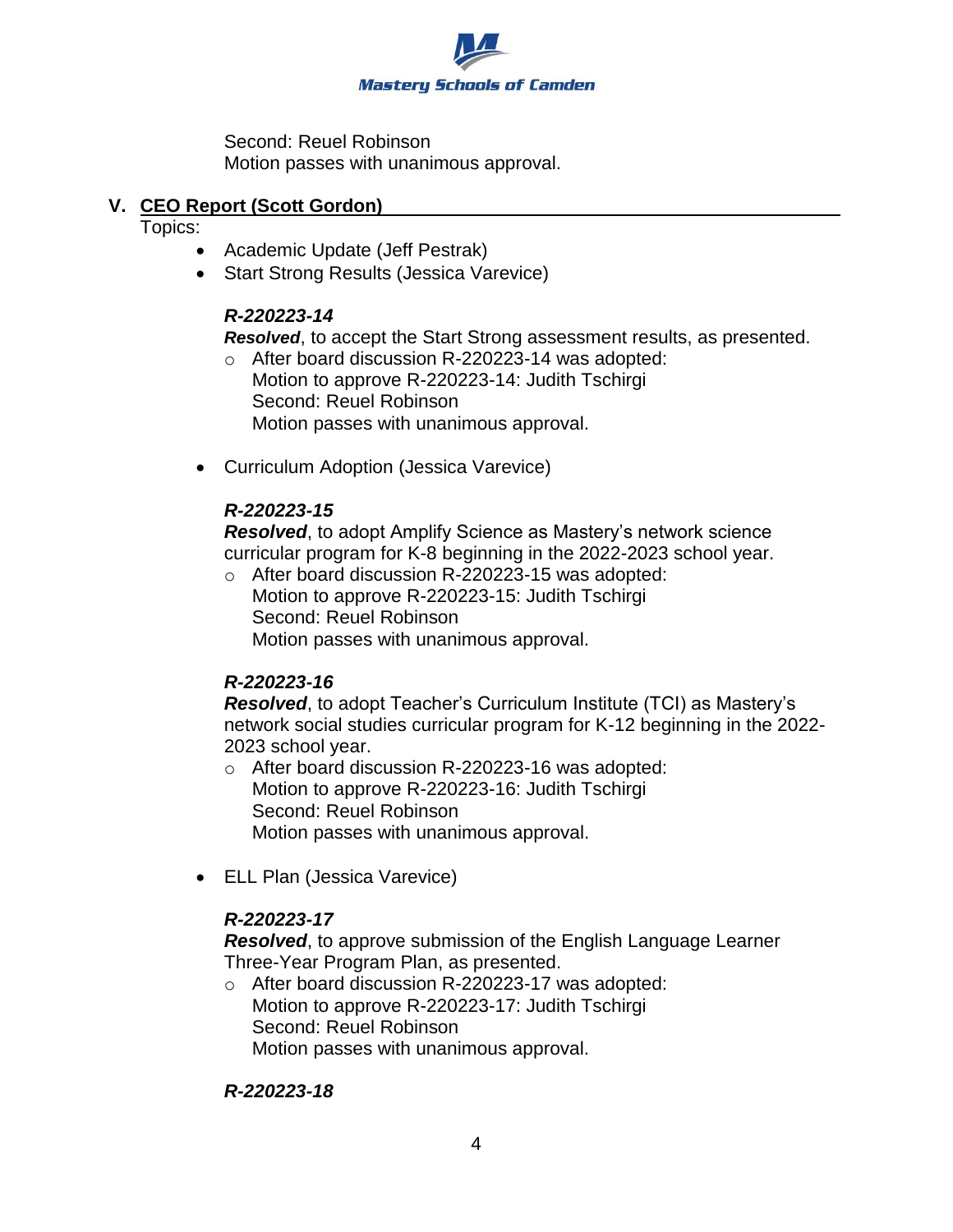

*Resolved*, to amend the 2021-22 Student-Parent Handbook High School Credit and Course Requirements section to say "Course Sequence (courses noted in bold are required; courses noted in italics are recommended but not required)" instead of "Mandatory Courses".

- o After board discussion R-220223-18 was adopted: Motion to approve R-220223-18: Judith Tschirgi Second: Reuel Robinson Motion passes with unanimous approval.
- Health and Safety Update (Matt Troha)

### *R-220223-19*

*Resolved*, to approve giving Management the authority to adjust health and safety protocols as needed, in accordance with local public health guidance and changing positivity rates.

o After board discussion R-220223-19 was adopted: Motion to approve R-220223-19: Judith Tschirgi Second: Reuel Robinson Motion passes with unanimous approval.

### **VI. Long Term Suspension Recommendations (Dr. Saliyah Cruz)** *R-220223-20*

*Resolved,* ratify the Long-Term suspensions recommended by the Board of Trustees Long Term Suspension Committee at a hearing held Wednesday, February 23, 2022 involving students:

Student ID#803953 -Mastery High of Camden – 417-Fighting- Long Term Suspension ends April 8, 2022.

Student ID#804770 -Mastery High of Camden – 447-Posession of a Controlled Substance- Long Term Suspension ends February 28, 2022.

Student ID#804853 -Mastery High of Camden – 417-Fighting- Long Term Suspension ends February 28, 2022.

Student ID#802636 -Mastery High of Camden – 417-Fighting- Long Term Suspension ends February 28, 2022.

Student ID#802540 -Mastery High of Camden – 417-Fighting- Long Term Suspension ends March 18, 2022.

Student ID#805031 -Mastery High of Camden – 447-Posession of a Controlled Substance- Long Term Suspension ends March 28 2022.

Student ID#804859 -Mastery High of Camden – 417-Fighting- Long Term Suspension ends March 18, 2022.